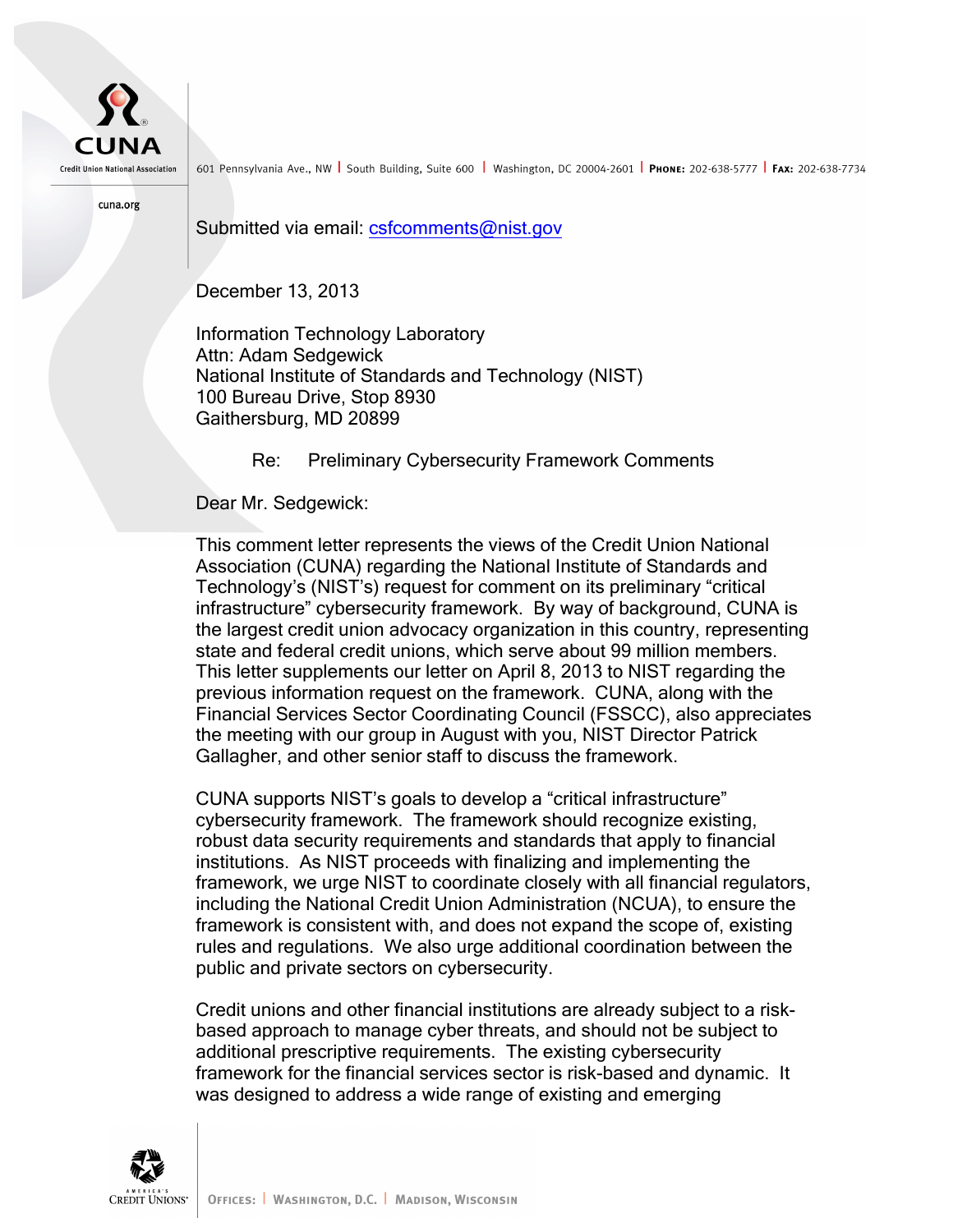cybersecurity risks, often in a collaborative way. Examples of effective collaboration within the financial sector include information sharing during Hurricane Sandy and other storms, recent Distributed-Denial of Service (DDoS) and internet threats, and on Y2K and business continuity issues. While a limited number of financial institutions, including credit unions, have been the target of data breaches and cyber attacks, the financial services sector and its systems continue to evolve and adopt defensive measures to mitigate such these risks.

 As NIST continues to coordinate with private and public stakeholders, it should focus on maximizing the ability of the federal government to address communications and other gaps that undermine the ability of sectors such as financial institutions to protect themselves.

## NIST Should Coordinate Closely with Financial Regulators to Ensure Framework is Consistent With, and Does Not Expand Scope of, Existing Rules and Regulations

 CUNA continues to urge NIST to coordinate closely with all financial regulators, including the NCUA and the Federal Financial Institutions Examination Council (FFIEC), to ensure the framework is consistent with existing rules and regulations.

 We agree with NIST that the framework should "be designed for compatibility with existing regulatory authorities and regulations," which will promote "technical innovation and account for organizational differences" and "not prescribe particular technological solutions or specifications."

specifications."<br>NIST should make it a priority to ensure that its framework is consistent with existing legal authorities and does not impose any new requirements on financial institutions, which are already overwhelmed by current compliance burdens. The White House Executive Order (EO) and Presidential Policy Directive on cybersecurity issued in February 2013 is consistent with existing, applicable law and does not provide new legal than that which is provided under existing law. authority for federal agencies on "critical infrastructure" cybersecurity other

 Further, under the EO, the Department of Homeland Security (DHS) Secretary in coordination with sector-specific agencies, will establish a voluntary program to support the adoption of the cybersecurity framework by "critical infrastructure" entities, as well as other interested entities. NIST should coordinate with regulators and stakeholders to ensure that any voluntary "critical infrastructure" initiatives remain voluntary, and do not result in additional requirements on entities such as credit unions.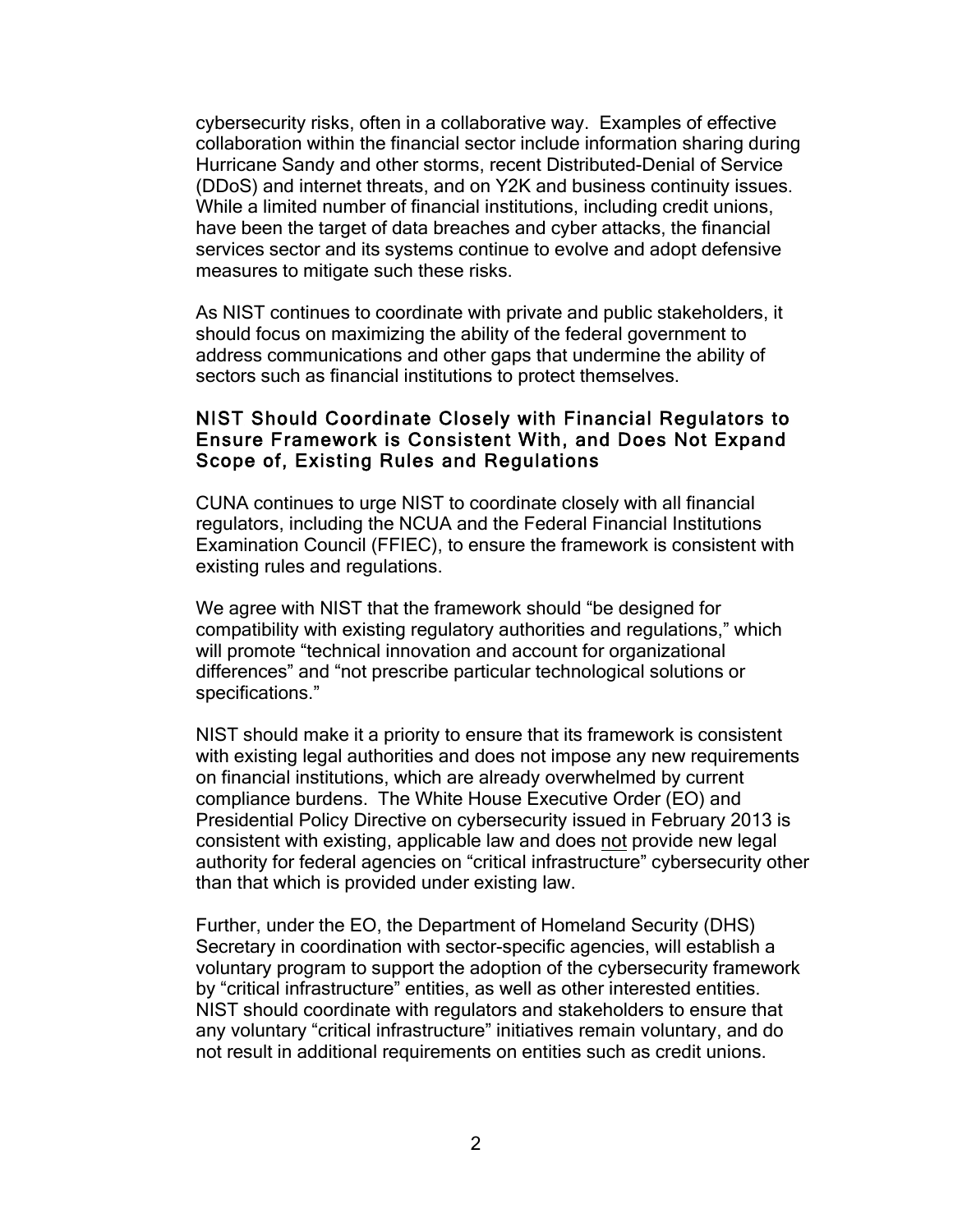## Privacy Rights and Civil Liberties Should Be in Context of "Critical Infrastructure" Cybersecurity

 While we agree the NIST framework should provide appropriate confidentiality, in the context of "critical infrastructure" cybersecurity, we share similar concerns with the financial services sector that the preliminary framework lists a very detailed and potentially prescriptive set protections on individual privacy and civil liberties, as well as business of steps regarding privacy and civil liberties.

 The framework should not expand the scope of privacy and civil liberties beyond "critical infrastructure" cybersecurity activities, which could cause potential conflicts with existing laws, regulations, and other rules that currently apply to financial institutions. Also, we share concerns that an expansion of privacy and civil liberties within the framework would also impede the broader adoption of the framework.

 NIST should limit the scope of the proposed steps associated with business confidentiality, individual privacy, and civil liberties to be applicable only within the context of "critical infrastructure" cybersecurity. In addition, NIST should ensure the framework is fully consistent with existing rules that apply to financial institutions for these areas.

## Credit Unions and Financial Institutions Are Already Subject to **Robust Cybersecurity Requirements**

 Credit unions and other financial institutions are already subject to very robust cybersecurity and data security requirements. This includes the Gramm-Leach-Bliley Act (GLBA) and other applicable data security laws, regulations, and standards from the FFIEC and NCUA. The FFIEC is a formal interagency body of financial regulators, including NCUA, which prescribes uniform principles, standards, and report forms for the federal examination of financial institutions, including credit unions. We have included a more detailed discussion on data security requirements for credit unions in our April 8, 2013 letter.

 The FFIEC already sets risk-based standards for financial institutions, including credit unions, regarding their information systems and minimum control requirements, as well as a layered approach to managing information risks. A risk-based approach provides the financial sector with effective, flexible methods to manage existing and novel cyber threats, and supports NIST's goals for a prioritized, flexible, and cost-effective approach. In addition, a risk-based approach should account for the entity's complexity, size, and data use.